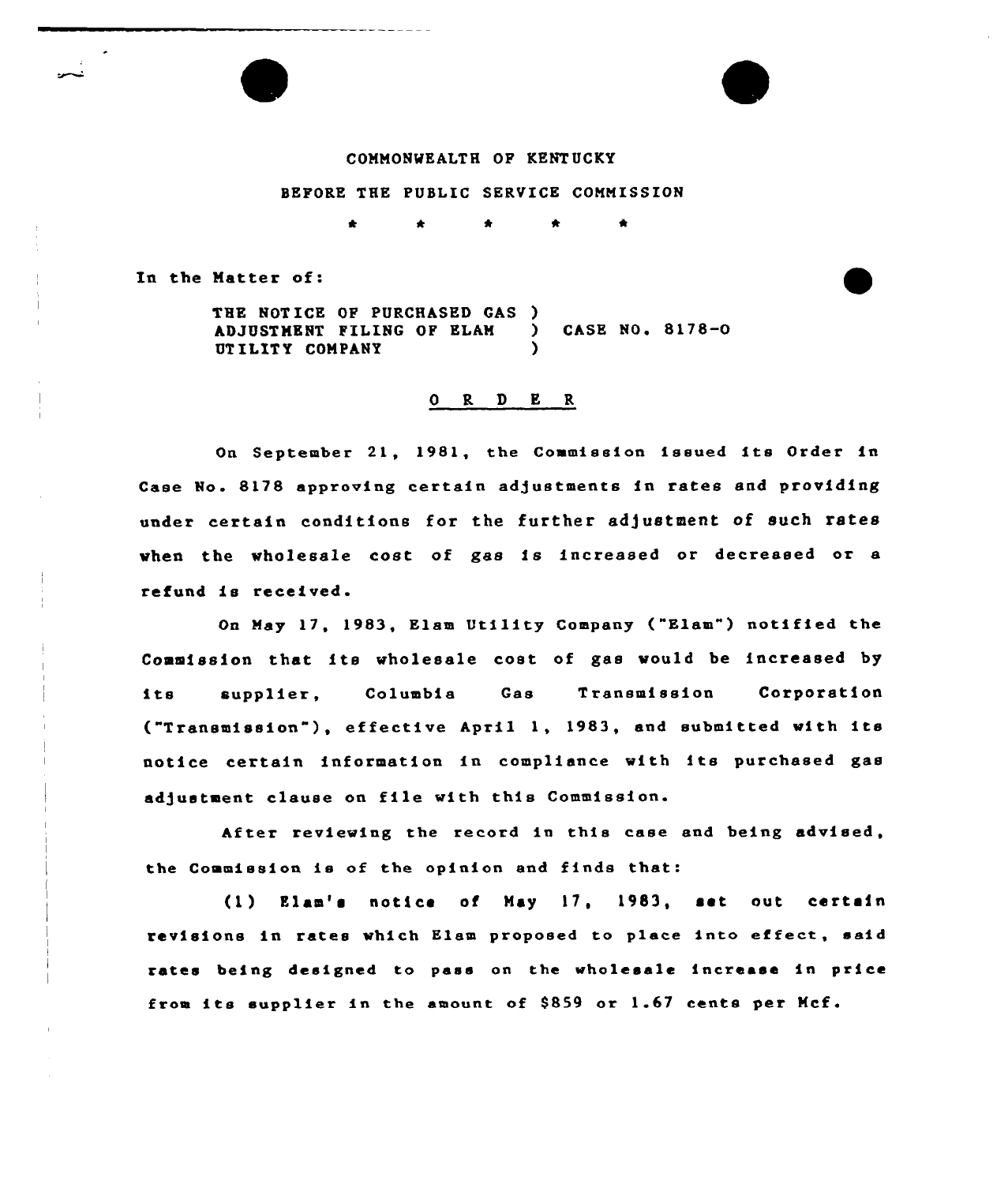(2} Transmission has filed an application for increased rates to become effective April 1, 1983, with the Federal Energy Regulatory Commission.

(3) Elam's adjustment in rates under the purchased ges adjustment provisions approved by the Commission in its Order in Case No. 8178 dated September 21, 1981, is fair, just and reasonable and in the pub1ic interest and should be effective mith gss supplied on and after June 6, 1983, subject to refund. This adjustment is subject to refund because Transmission's increase is subject to refund.

IT IS THEREPORE ORDERED that the rates in the hppendix to this Order be and they hereby are authorized effective with gas supplied on and after June 6, 1983, subject to refund.

IT IS FURTHER ORDERED that within 30 days of the date of this Order Slam shall file with this Commission its revised tariffs setting out the rates authorized herein.

Done at Prankfort, Kentucky, this 31st day of May, 1983.

PUBLIC SERVICE COMMISSION

n

Vike Chairman

Commi

ATTEST:

**Secretary**